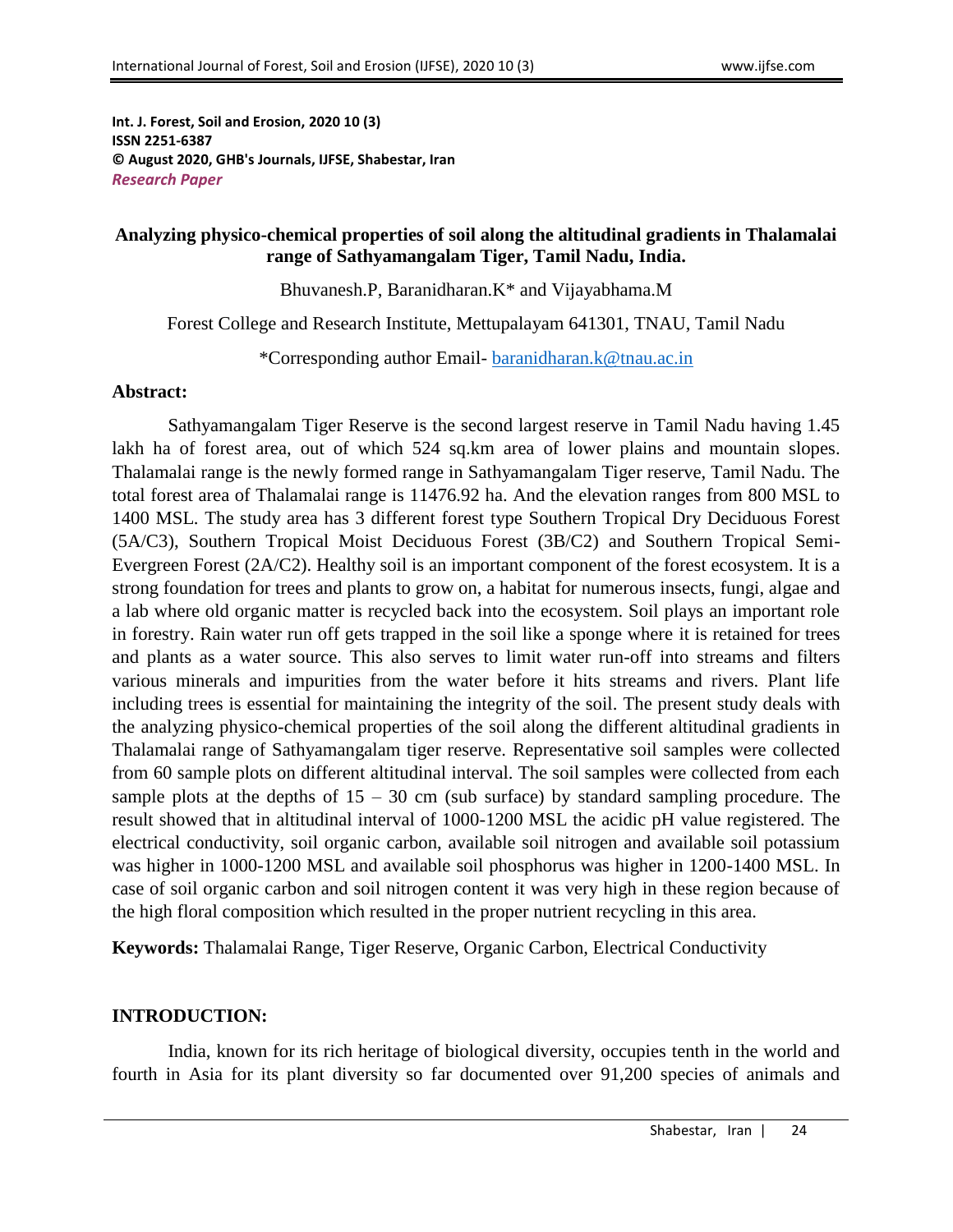45,500 species of plants in its ten bio-geographic regions, which hosts four global biodiversity hot spots (Eastern Himalaya, Indo-Burma, Sundaland and Western Ghats). Of these 12.6 per cent of mammals, 4.5 per cent of birds, 45.8 per cent of reptiles, 55.8 per cent of amphibians and 33 per cent of Indian plants are endemic, being found nowhere else in the world. Soil is "a natural surface layer containing living matter and it supports various tissues". Soil, is also the foundation of infinite life and is the most vital and expensive natural resource, and not renewable in short time. Soil is composed of different sized inorganic particulars, reactive and stable forms of organic matter, a myriad of living organism, water and gases (Sannappa *et al.,* 2013). The total forest cover in India is estimated to be 24.01 per cent of the total geographical area and in Tamil Nadu it is estimated to be 18.33 percent (FSI, 2015). It is highly essential that these forest soils have to be conserved from different losses and also the quality of the forest soils also should be maintained. The forest soils vary in physico-chemical changes with time resulting in variation among topography, climate, weathering processes, vegetation cover and microbial activities and also biotic and abiotic factors (Paudel and Sha, 2013). The soil and vegetation have a complex interrelation because they develop together over a long period of time. The vegetation influences the chemical properties of soil to a great extent. The selective absorption of nutrient elements by different tree species and their capacity to return them to the soil brings about changes in soil properties. The presence of essential nutrients in soil would give good information towards the knowledge of nutrient cycling and bio-chemical cycle in the soil plant ecosystem (Gairola *et al*., 2012). In view of this, Tamil Nadu state consists of 4 tiger reserves which are rich in biodiversity. Among them the recently declared Tiger reserve is Sathyamangalam Tiger Reserve. Sathyamangalam Forest Division was first declared as Sathyamangalam Wildlife sanctuary in the year 2008, in the month of November. In March 2013 Sathyamangalam Wildlife sanctuary was declared as Sathyamangalam Tiger Reserve. Sathyamangalam Tiger Reserve encompasses large contiguous Reserve Forests extending over 1455 sq.km with diversity of vegetation types from dry thorn shrub to patches of semi-evergreen forests in the upper regions. Sathyamangalam forest area has two unique bio geographic entities, i.e., the Eastern and the Western Ghats in peninsular South India and constitutes a large contiguous natural forest ecosystem. It comprises a large chunk of rain shadow forest area, with lower average annual rainfall. On the other hand it is bestowed with perennial sources of water, such as the Moyar River.

## **MATERIALS AND METHODS: Geographical details of the study area**

Thalamalai range is the newly formed range in Sathyamangalam Tiger reserve. Vegetation study was carried out in Thalamalai range of Sathyamangalam Tiger Reserve, Erode district, Tamil Nadu. The total forest area of Thalamalai range is 11476.92 ha. And the elevation ranges from 800 MSL to 1400 MSL. This range is surrounded by Thalavadi range in the north, Bhavanisagar range in the south, Germalam range in the east and Nilgiri North Division on the west (Plate 1).

# **Geology, rock and soil**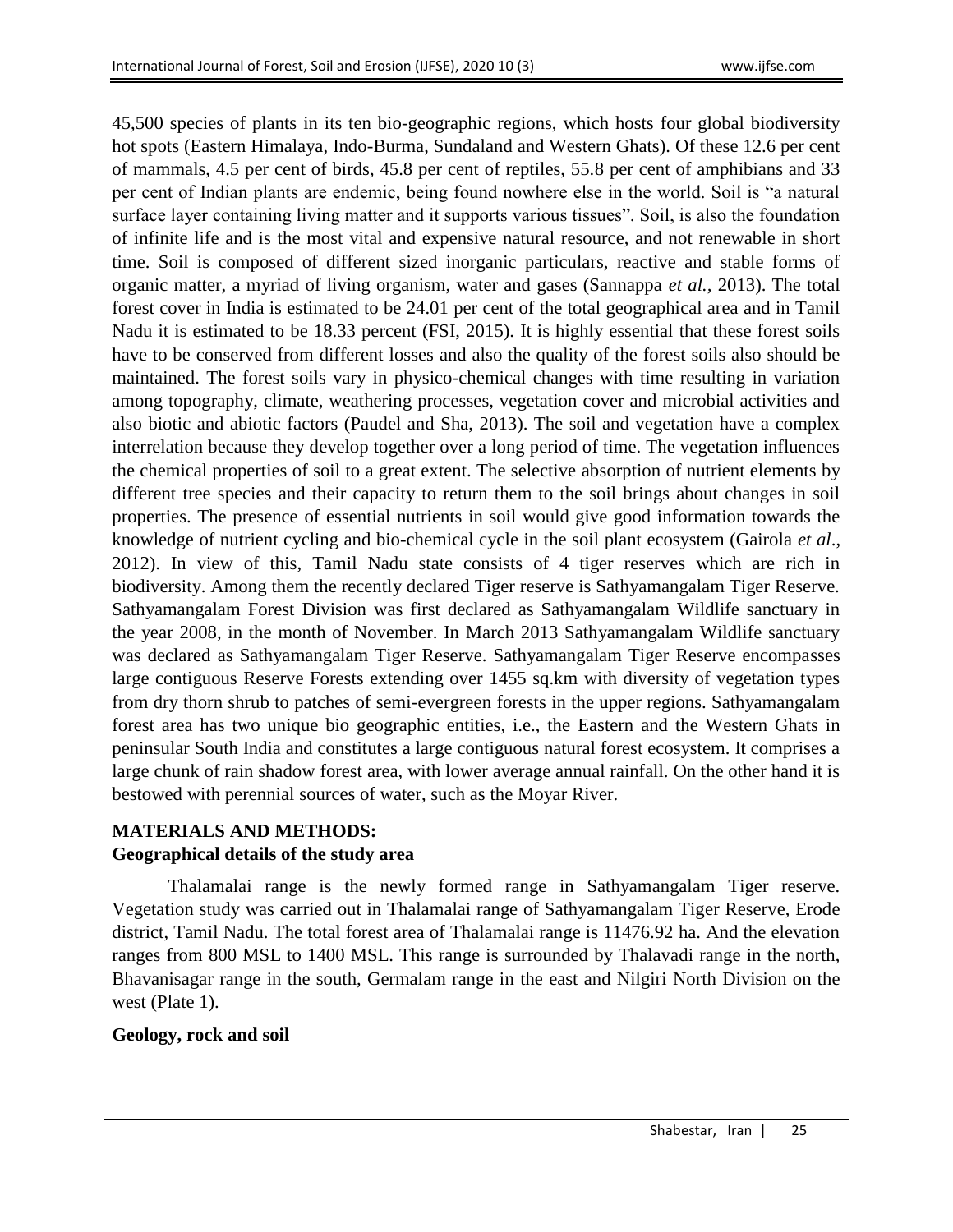The soil derived from a parent rock varies considerably with climatic conditions, the parent rock influence on the properties of the desired soil considerably. The rock types of the Thalamalai range mainly belong to the great gneissic series of pre-Cambrian age. Metamorphic igneous rock types such as biotic gneiss, Charnockite and granite gneiss also widely present. The common soil types of the range are red soils, laterite soils, black cotton soils, and alluvial soils. The physical properties of soils often acquire greater importance than the chemical properties. In majority of the cases the fertility may be adequate but the growth of trees differs widely in accordance with the physical nature of the soil.

### **Climatic condition of study area**

## **Temperature and rainfall**

The climate of the Thalamalai range is moderate. The mean minimum and mean maximum temperature of the plateau region of study area are;  $21.54^{\circ}$  C and  $27.02^{\circ}$  C and the mean minimum and mean temperatures in plains of study area are  $26.24\degree$ C and  $32.84\degree$ C. The mean annual rainfall is 824 mm, north east monsoon contributed to 70 per cent of the total rainfall in this region.

## **Forest types in Thalamalai range**

The study area is rich in floral diversity and vegetative pattern. This is apportioned into three forest types located in three different altitudinal interval (Table 1 and Plate 2)

| S.No. | <b>Forest Type</b>                                        | <b>Altitudinal Interval</b> | <b>Beat</b>       | Area in<br><b>Hectares</b> |
|-------|-----------------------------------------------------------|-----------------------------|-------------------|----------------------------|
| 1.    | Tropical<br>Southern<br>Dry<br>Deciduous Forest (5A/C3)   | 800-1000 MSL                | <b>Thalamalai</b> | 3670.4275                  |
| 2.    | Moist<br>Tropical<br>Southern<br>Deciduous Forest (3B/C2) | 1000-1200 MSL               | Bejalahatti       | 3386.2615                  |
| 3.    | Semi-<br>Southern<br>Tropical<br>Evergreen Forest (2A/C2) | 1200-1400 MSL               | Honnathittu       | 4420.2312                  |

### **Table 1. Forest Types in the study area (Champion and Seth, 1968)**

(Source: Management Plan Sathyamangalam Wild Life Sanctuary, 2011).

## **Collection of soil samples**

At the beginning, a general visual field survey of the area was carried out to have a general view of the variations in the study area. Representative soil samples were collected from 60 sample plots on different altitudinal interval. The soil samples were collected for analyzing soil chemical properties from each sample plots at the depths of  $15 - 30$  cm (sub surface) by following standard sampling procedure. During collection of samples; dead plants, furrow, old manures, wet spots, areas near trees and compost pits were excluded. This was done to minimize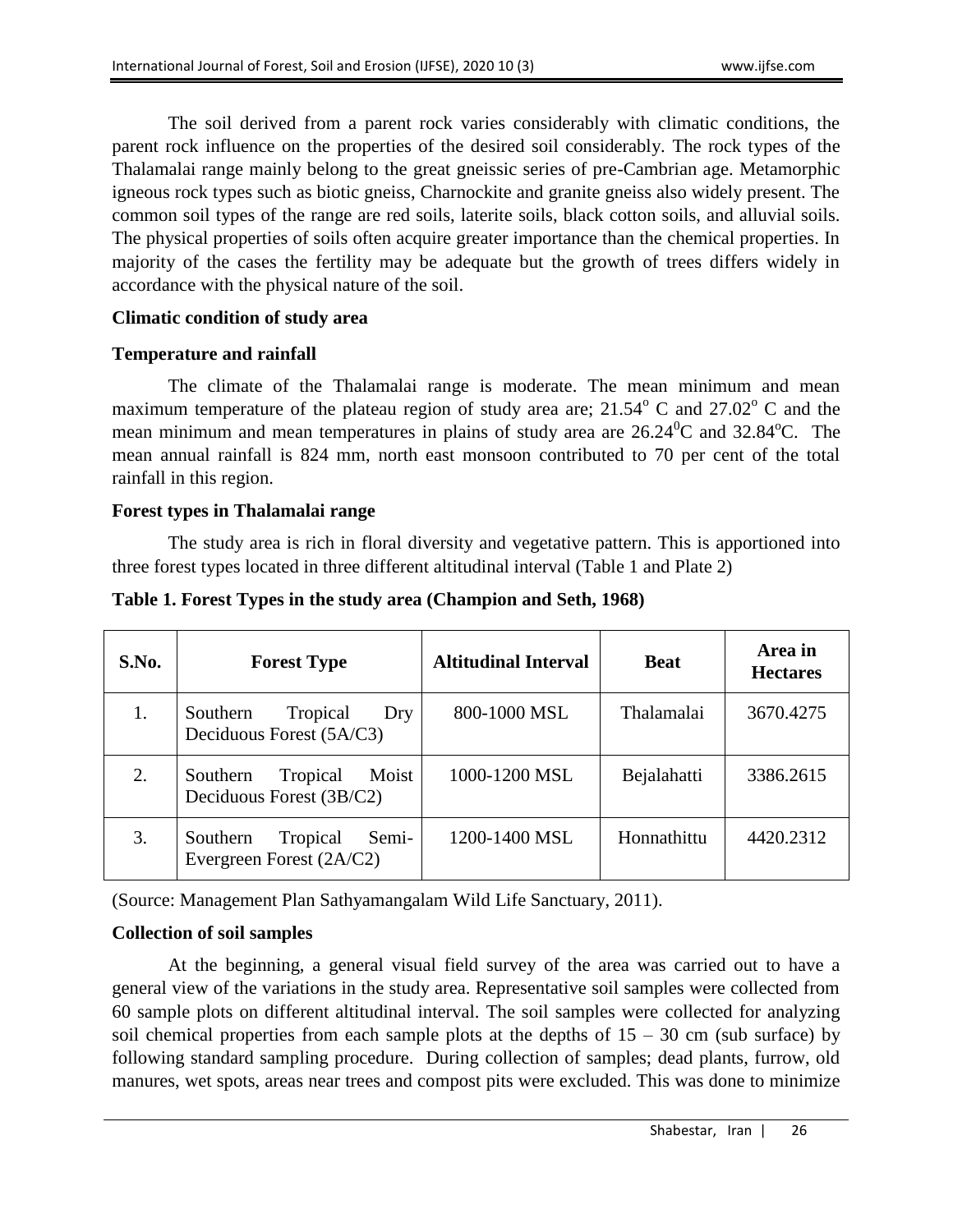differences, which may arise because of the dilution of soil organic matter by other external factors. The soil samples were collected from sample plots then air-dried, mixed well and passed through a 2 mm sieve for the analysis of selected soil chemical properties. Global Positioning System (GPS) were used to identify the geographical locations of the sampling sites, respectively.

### **Soil physico-chemical and chemical properties**

Soil reaction (pH) was determined using 1:2.5 ratio soil water suspension with glass electrode (Jackson, 1973). Electrical Conductivity (EC) was determined using soil water suspension of 1:2.5 ratios was used for measuring electrical conductivity. It is measured with Conductivity Bridge and expressed in  $dSm^{-1}$  (Jackson, 1973). Soil organic carbon was determined through Chromic acid wet digestion method (Walkley and Black, 1934). The amount of soil available nitrogen in soil sample was determined by alkaline permanganate method (Subbiah and Asija, 1956).The amount of available phosphorus from soil was extracted with Bray I extractant  $(0.025 \text{ N } HCl + 0.03 \text{ N } H4F)$ . Blue colour was developed using ascorbic acid as reductant and the colour intensity measured at 660 nm with photoelectric colorimeter. (Bray and Kurtz, 1945). Neutral normal ammonium acetate (N NH4OAc) is used to extract the available potassium in the soil. The soil available potassium concentration was read in flame photometer (Standford and English, 1949).

### **RESULT AND DISCUSSION:**

**Soil physico-chemical and chemical properties in different altitudinal interval of Thalamalai range**

### **Soil physico-chemical properties**

### **Soil reaction (pH)**

The soil pH of the samples ranged from 5.48 to 7.34. Among the soil samples analyzed, soils of 800-1000 MSL registered higher pH of (7.34) followed by 1000-1200 MSL soils (7.29). The lower mean value of pH (5.48) was observed in the 1200-1400 MSL (Table 2). Among the soil samples analyzed, the acidic pH (5.48) was observed in the 1200-1400 MSL of semi evergreen forest (Fig.1). This may be due to the higher altitudinal influence over the soil with high precipitation rate, resulting in leaching of mineral salts from the soil resulting in lower pH. This was in close agreement with the results of Venkatachalam *et al.* (2007) who has reported that shola forest and grassland soil pH on Nilgiri hills were 5.44 and 4.04.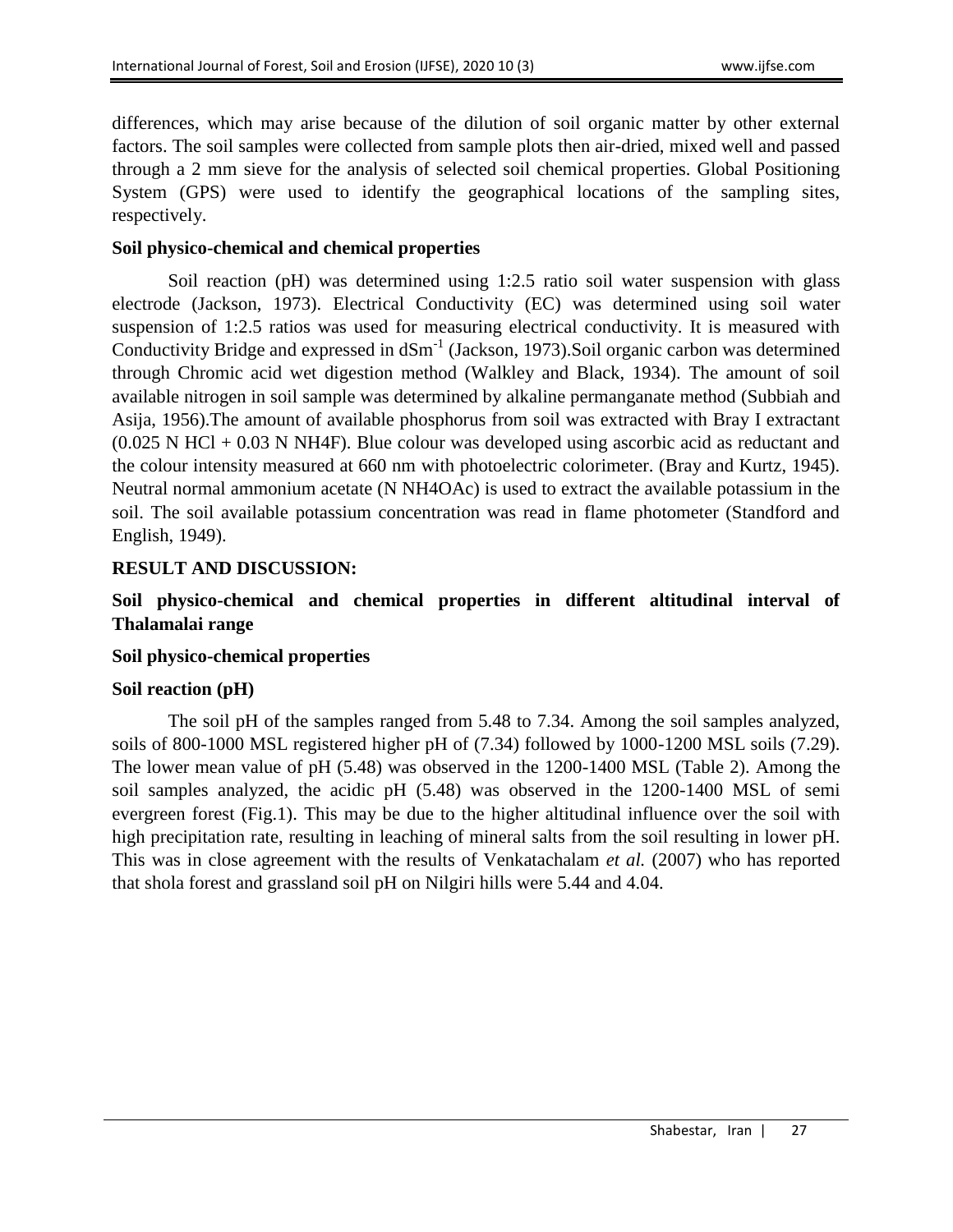

**Figure 1. Soil pH in different altitudinal interval of Thalamalai range**

## **Electrical Conductivity (EC)**

The electrical conductivity values ranged from 0.37 to 1.34  $dSm<sup>-1</sup>$ . The comparison of mean values of all the samples showed (Table 2) that the soils of 1000-1200 MSL registered higher value (1.34  $dSm^{-1}$ ) of electrical conductivity followed by 800-1000 MSL (0.69  $dSm^{-1}$ ) and 1200-1400 MSL  $(0.37 \text{ dSm}^{-1})$ . Among the soil samples analyzed, the lowest EC  $(0.37)$  was observed in the 1200-1400 MSL of semi evergreen forest (Fig.2). In this altitudinal interval, presence of grassland patches might be the reason for low EC value. These findings corroborated with that of Saravanakumar and Kaviyarasan (2010) in their study on electrical conductivity values at shola forest in Nilgiris. Similarly Sonaimuthu (2016) observed 0.06 dSm<sup>-1</sup> in shola forest and grassland of Udhagai range, Nilgiri, South forest division.



**Figure 2. Soil EC in different altitudinal interval of Thalamalai range**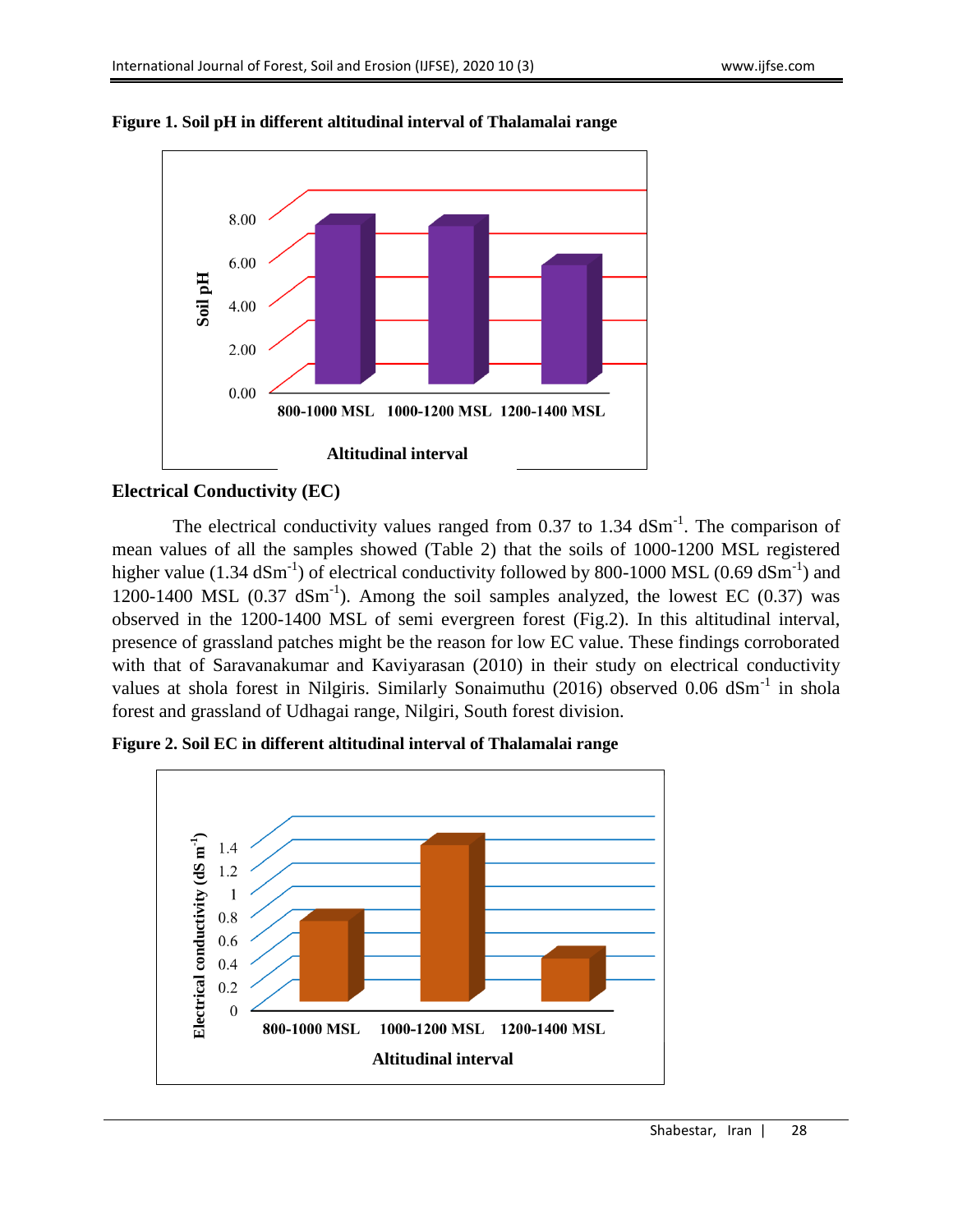#### **Soil chemical properties**

### **Soil Organic Carbon**

The organic carbon content of samples ranged from 4.58 to 6.28 % The overall mean values of all the samples showed that the soils of 1000-1200 MSL recorded higher value of organic carbon content (6.28%) followed by 800-1000 MSL (5.34 %).The soils of 1200-1400 MSL observed the lowest mean value for organic carbon (4.58 %) (Table 2). The samples showed that the soils of 1000-1200 MSL of moist deciduous forest recorded higher value of organic carbon content of 6.28 percent (Fig.2). This might be due to the presence of high floral species diversity and richness in this area. The high floral diversity contributes organic matter to the soil in the form of leaf litter which directly influences the organic carbon content of the soil. The higher accumulation of soil organic matter in the forest soils than the other land use soils may be due to the continuous accumulation of undecayed and partially decomposed plant and animal residues in the surface soils as reported by Lechisa Takele *et al.* (2014). Similarly Sonaimuthu (2016) has also observed 9.45 percent of organic carbon in shola forest of Udhagai range, Nilgiri, South forest division.

#### **Figure 3. Soil organic carbon (%) in different altitudinal interval of Thalamalai range**



### **Soil available nitrogen**

The available nitrogen content of samples ranged from 203 to 327 kg ha-1.A comparison of mean values of all the soil samples analyzed for available nitrogen showed that the 1000-1200 MSL recorded higher value (327 kg ha<sup>-1</sup>), followed by the soils of 800-1000 MSL (238 kg ha<sup>-1</sup>) <sup>1</sup>). The 1200-1400 MSL soil recorded the lowest mean value (203 kg ha<sup>-1</sup>) of available nitrogen (Table 2). The soil samples analyzed for available nitrogen showed that the 1000-1200 MSL of moist deciduous forest has recorded highest value of  $327 \text{ kg}$  ha<sup>-1</sup> (Fig.4). Regular addition of plant residues on the soil and decomposition, might be the reason for the higher nitrogen content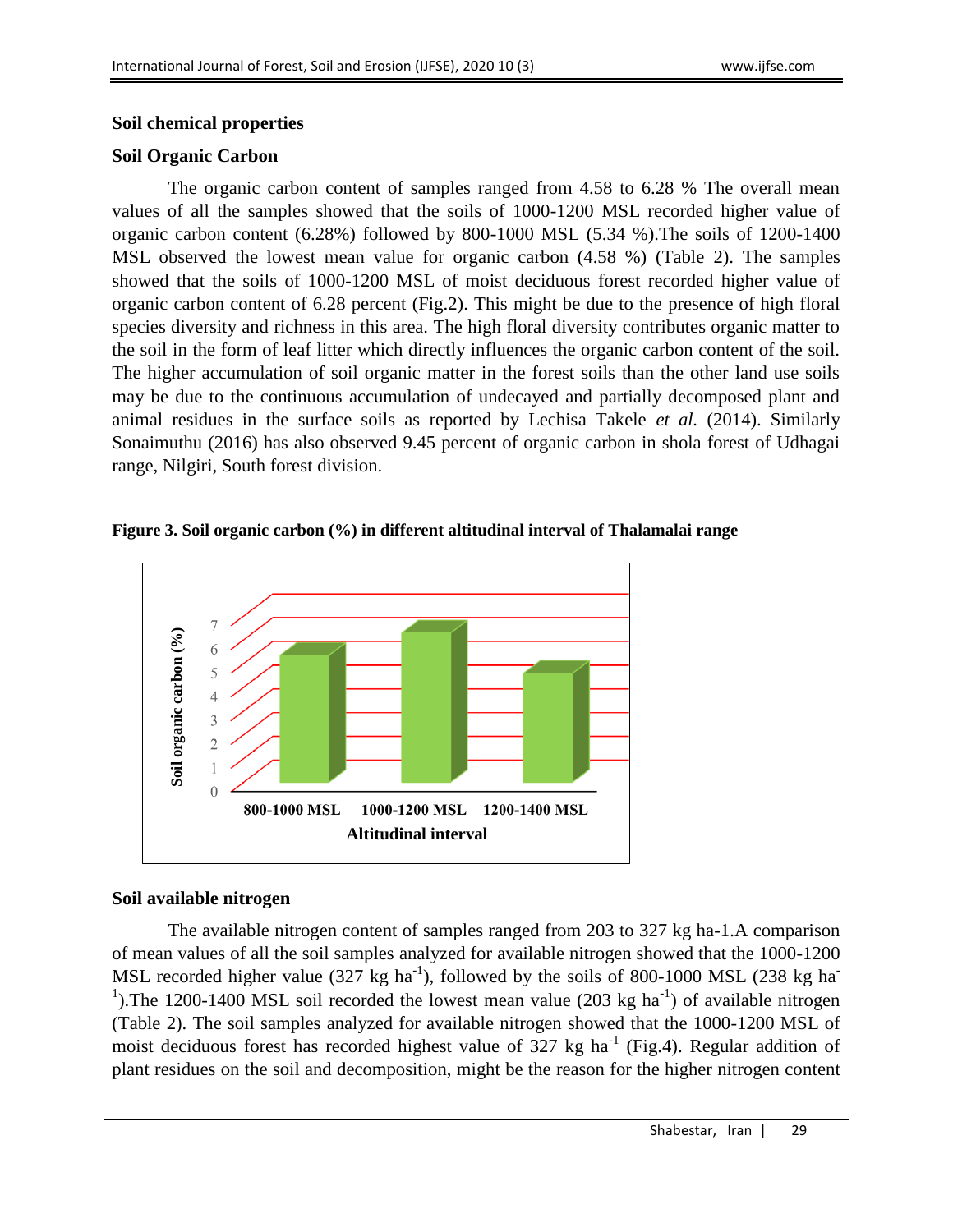in this area. Similarly Sonaimuthu (2016) also observed higher nitrogen upto 583.4 kg ha<sup>-1</sup> in shola forest of Udhagai range, Nilgiri, South forest division. The present investigation also finds support with the work of Venkatachalam *et al.* (2007) who has reported that high amount of nitrogen in shola forest (306.91 kg ha<sup>-1</sup>).

#### **Soil available phosphorus**

The available phosphorus content of the samples collected from different altitudinal interval ranged from 44 kg ha<sup>-1</sup> to 50 kg ha<sup>-1</sup>. Among the mean values of available phosphorus content of all the samples, the soils of  $1200-1400$  MSL recorded higher value (50 kg ha<sup>-1</sup>) followed by 1000-1200 MSL  $(47 \text{ kg ha}^{-1})$ . The 800-1000 MSL soil recorded the lower value of 44 kg ha<sup>-1</sup> available phosphorus (Table 2). Among the mean values of available P content of all the samples, the soils of 1200-1400 MSL of semi evergreen forest recorded higher value of 50 kg ha<sup>-1</sup> (Fig.4). The phosphorus is the ore based mineral which has no influence by plant communities in that area and this might be the reason for higher phosphorus content in that area. Similar results were also reported by Mani *et al*. (2006) that the highest available phosphorus content was recorded in sholas and minimum was found in moist deciduous forest.

#### **Soil available potassium**

The soil analysis on available potassium content of all the altitudinal interval the values ranged from 139 kg ha-1 to 165 kg ha<sup>-1</sup>. Among the mean values of available potassium content of all the samples, the soils of 1000-1200 MSL recorded higher value (165 kg ha<sup>-1</sup>), followed by 800-1000 MSL (148 kg ha<sup>-1</sup>). The 1200-1400 MSL registered the lower value (139 kg ha<sup>-1</sup>) for available potassium content (Table 2). The available potassium content of all the samples, the soils of 1000-1200 MSL of moist deciduous forest recorded higher value of 165 kg ha<sup>-1</sup> (Fig.4). The floral species diversity was very high in this area and this might be the reason for the higher potassium content in the soil. The values of available potassium in the present study are similar to those recorded by Venkatachalam *et al.* (2007) who has reported it in some parts of the Nilgiris, Tamil Nadu, but in general varied considerably.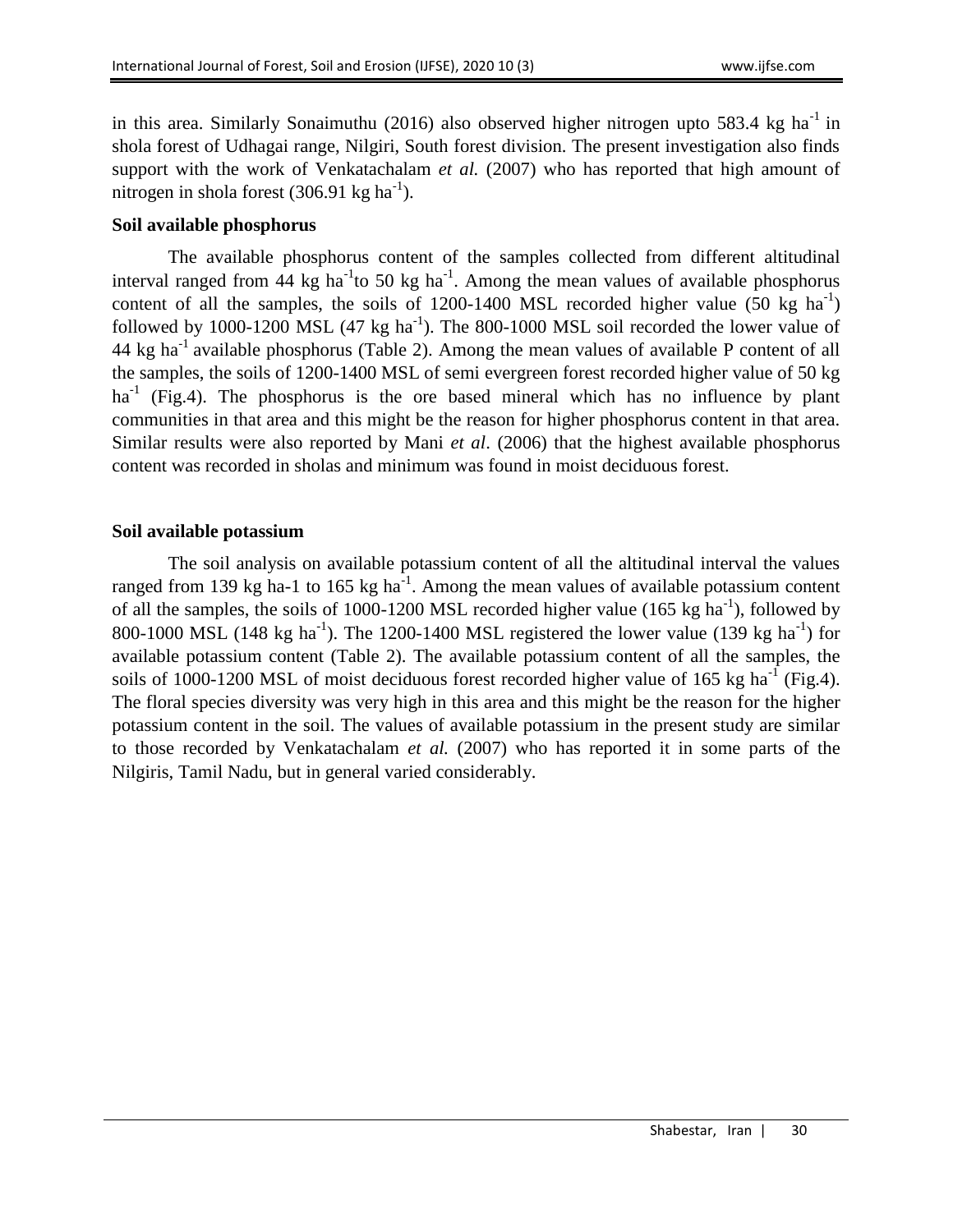

**Figure 4. Soil available nitrogen, phosphorus and potassium in different altitudinal interval of Thalamalai range**

**Table 2: Soil physico-chemical and chemical properties in different altitudinal interval of Thalamalai range**

| S.No. | <b>Altitudinal</b><br>interval | pH   | EC   | Soil organic<br>carbon $(\% )$ | Soil available<br>Nitrogen (kg<br>$ha^{-1}$ | Soil available<br><b>Phosphorus</b><br>$(kg ha-1)$ | Soil available<br>Potassium<br>$(kg ha-1)$ |
|-------|--------------------------------|------|------|--------------------------------|---------------------------------------------|----------------------------------------------------|--------------------------------------------|
|       | 800-1000 MSL                   | 7.34 | 0.69 | 5.34                           | 238                                         | 44                                                 | 148                                        |
| 2.    | 1000-1200 MSL                  | 7.29 | 1.34 | 6.28                           | 327                                         | 47                                                 | 165                                        |
| 3.    | 1200-1400 MSL                  | 5.48 | 0.37 | 4.58                           | 203                                         | 50                                                 | 139                                        |

### **CONCLUSION**

In altitudinal interval of 1000-1200 MSL the acidic pH value was registered. The electrical conductivity, soil organic carbon, available soil nitrogen and available soil potassium was higher in 1000-1200 MSL and available soil phosphorus was higher in 1200-1400 MSL. This range acts as transition zone for both Sathyamangalam forest division and Hasanur forest division with varying altitude from 800 MSL to 1400 MSL. Presence of three different forest type located in this area results in the high floral diversity. In turn floral diversity directly contributed to the soil properties. In case of soil organic carbon and soil nitrogen content it was very high in these region because of the high floral composition which resulted in the proper nutrient recycling in this area. The present study pictured about the soil properties of Thalamalai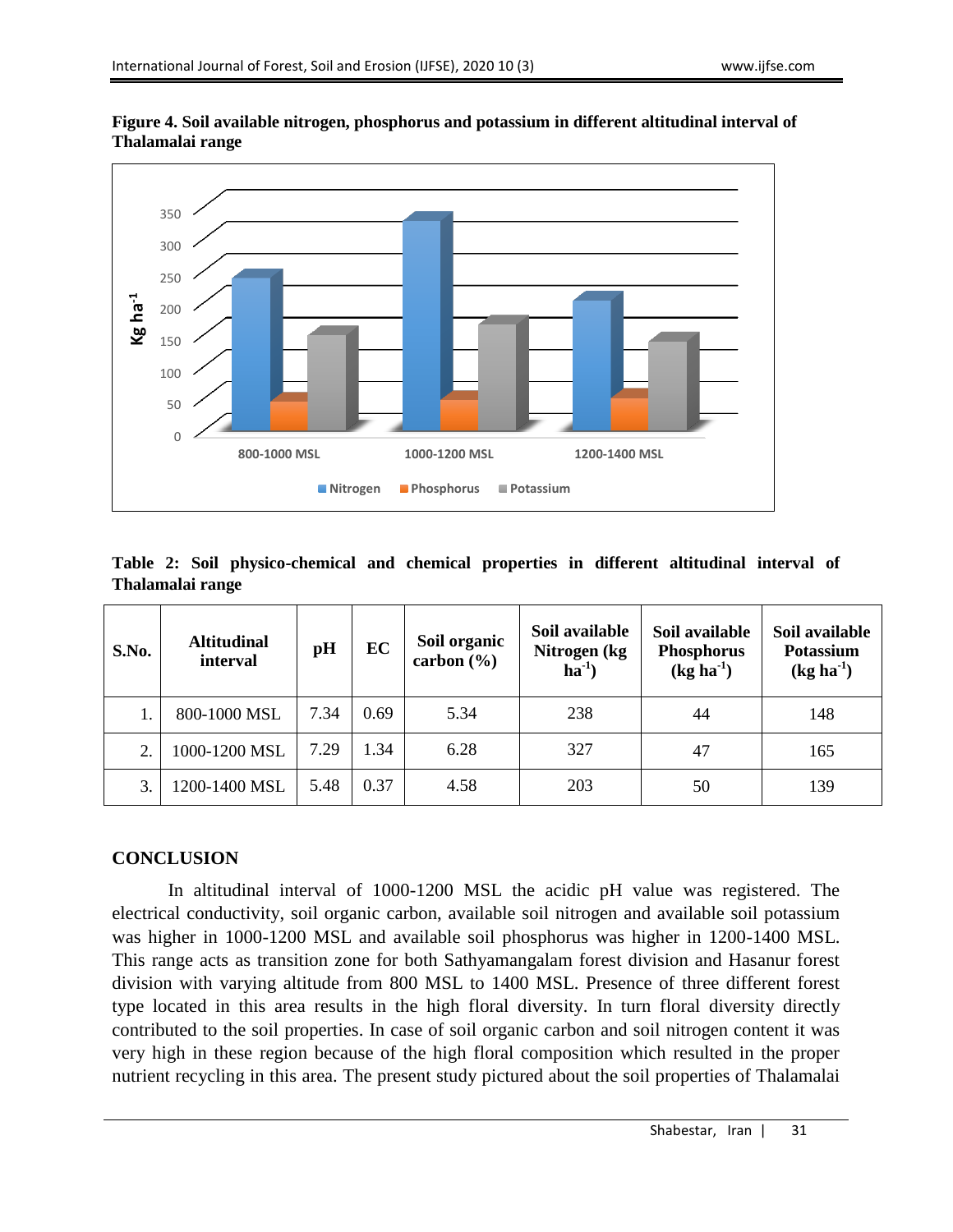range in Sathyamangalam tiger reserve according to various altitudinal gradient. This will serve as data base for soil properties of the study area and which can be further used for the soil management and soil conservation works in this area in the future, pertaining to habit improvement programs and future management and conservation activities in this area.

#### **REFERNCES:**

- Bray, R.H. and L.T. Kurtz. 1945. Determination of total, organic and available forms of phosphrous in soils. **Soil Sci.** 59: 39-45
- Forest survey of India .2015. **India state of forest report**.
- Gairola Sumeet, C.M. Sharma, S.K. Ghildiyal and Sarvesh Suyal. 2012. Chemical properties of soils in relation to forest composition in moist temperate valley slopes of Garhwal Himalaya, India. Environmentalist.
- Jackson, M.L. 1973. Soil chemical analysis. Prentice Hall of India (P) Ltd., New Delhi. 260 p.
- Lechisa Takele, Achalu Chimdi and Alemayehu Abebaw. 2014. Dynamics of Soil Fertility as Influenced by Different Land Use Systems and Soil Depth in West Showa Zone, Gindeberet District, Ethiopia. **Agriculture, Forestry and Fisheries.** Vol. 3, No. 6, pp. 489-494.
- Management Plan Sathyamangalam wild life sanctuary, 2011. Sathyamangalam forest division.
- Mani, A.K., S. Manivasakan and R. Santhi. 2006. Impact of forest types on soil properties. **International Forestry and Environment Symposium.** Forest College and Research Institute, Tamil Nadu Agricultural University, India.
- Paudel, S. and J.P. Sha. 2013. Physio-chemical characteristics of soil in tropical sal (Shorea robusta Gaertn.) forest in eastern Nepal. **Himalayan J. Sci., 1**(2): 107-110.
- Sannappa, B. and K.G. Manjunath. 2013. Fertility Status of Soils in the Selected Regions of the Western Ghats of Karnataka, **India. Sch. Acad. J. Biosci., 1**(5):200-208.
- Saravanakumar, K. and V. Kaviyarasan. 2010. Seasonal distribution of soil fungi and chemical properties of montane wet temperate forest types of Tamil Nadu. **African Journal of Plant Science, 4**(6): 190-196.
- Sonaimuthu, M. 2016. Studies on Soil Quality Status as Influenced by Different Land Uses in Udhagai Range, Nilgiri South Forest Division, Tamil Nadu, **M.Sc. Thesis,** Forest College and Research Institute, Mettupalayam.
- Stanford, S. and L. English. 1949. Use of flame photometer in rapid soil tests of K and Ca. Agron. J. 4: 446-447.
- Subbiah, B.V. and G.L. Asija. 1956. A rapid method for estimation of available N in soil. **Current Science, 25**: 259-260.